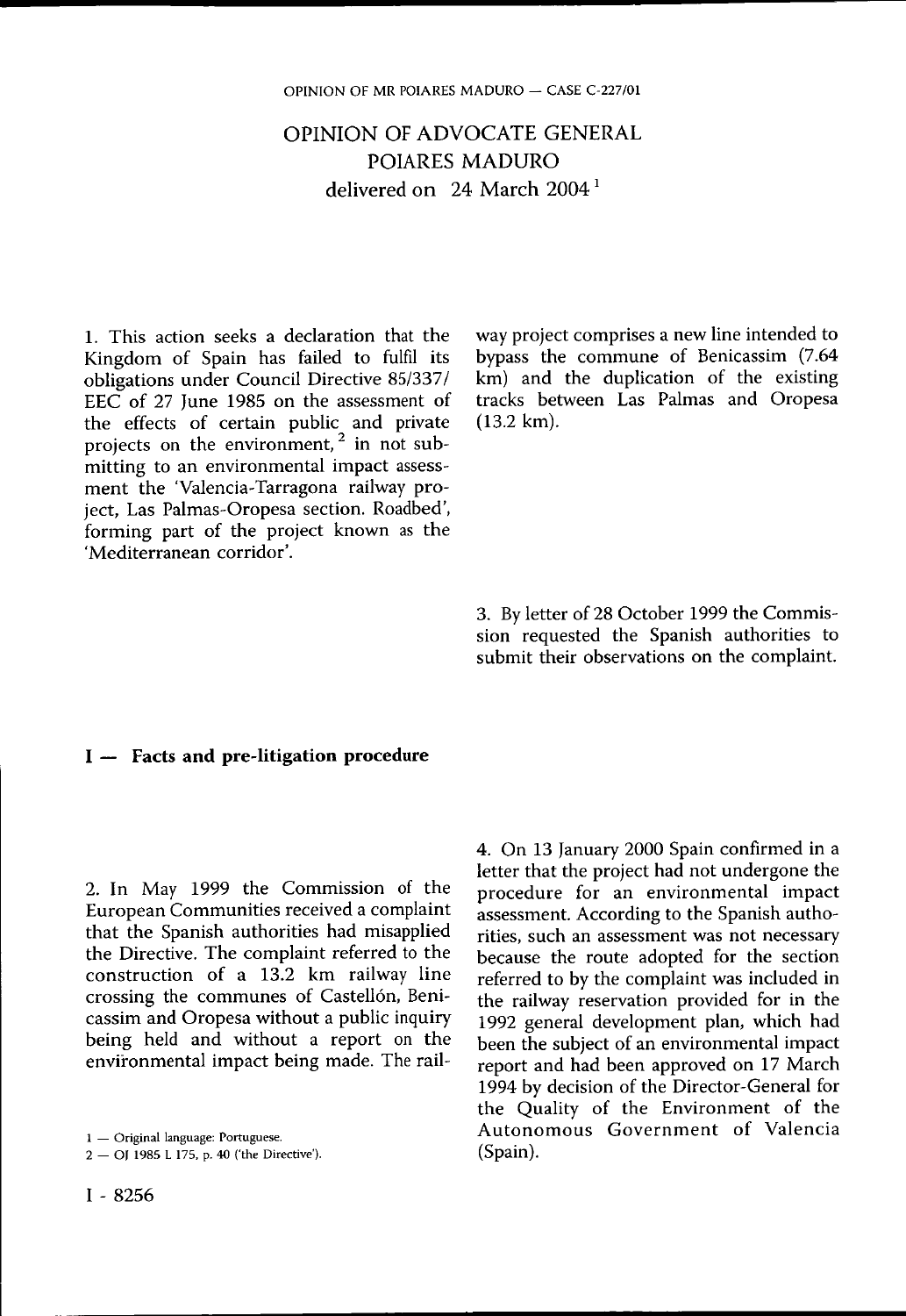5. On 13 April 2000 the Commission sent Spain a letter of formal notice pursuant to Article 226 EC for incorrect application of the Directive, on the ground that a study of the environmental impact of the 'Valencia-Tarragona railway project, Las Palmas-Oropesa section. Roadbed' had not been carried out.

*Estado* (Spanish Official Journal) of 3 January 2001 by the Directorate-General of Railways announcing a public inquiry concerning the said study was sent to the Commission on 19 January 2001. Amendment No 3 relates mainly to the construction of a viaduct  $754.5$  m in length.

6. In its reply dated 21 June 2000, the Spanish Government observed, first, that the project referred to by the Commission's letter did not entail the construction of a new railway line. It went on to state that the formalities completed for the approval of the general development plan for Benicassim were sufficient. Finally, the Spanish Government indicated that it was prepared to conduct any additional procedure deemed necessary by the Commission.

7. On 26 September 2000 the Commission sent Spain a reasoned opinion requesting it to adopt the measures necessary to fulfil its obligations under the Directive.

9. As the Commission was not satisfied with the information provided by Spain, the Commission brought an action before the Court for failure to fulfil obligations.

10. In the course of the written procedure, in reply to the Commission's single complaint that Spain had misapplied the Directive in relation to the 'Valencia-Tarragona railway project, Las Palmas-Oropesa section. Roadbed', Spain repeated its argument that the project did not fall within the ambit of Annex I to the Directive (requiring a mandatory assessment of the impact of the project on the environment). Spain also considers that the formalities which have been carried out ensured in any case that the Directive was applied in full.

8. By letter of 2 January 2001 Spain replied to the reasoned opinion, referring to its previous submissions and stating that a study of the environmental impact of Amendment No 3 to the project in question was to be the subject of a public inquiry. A copy of the notice published in the *Boletín Oficial del* 

11. A hearing took place on 19 February 2004. In particular, the Commission gave details of the scope of its action in reply to a written question sent by the Court on 9 December 2003. The Commission confirmed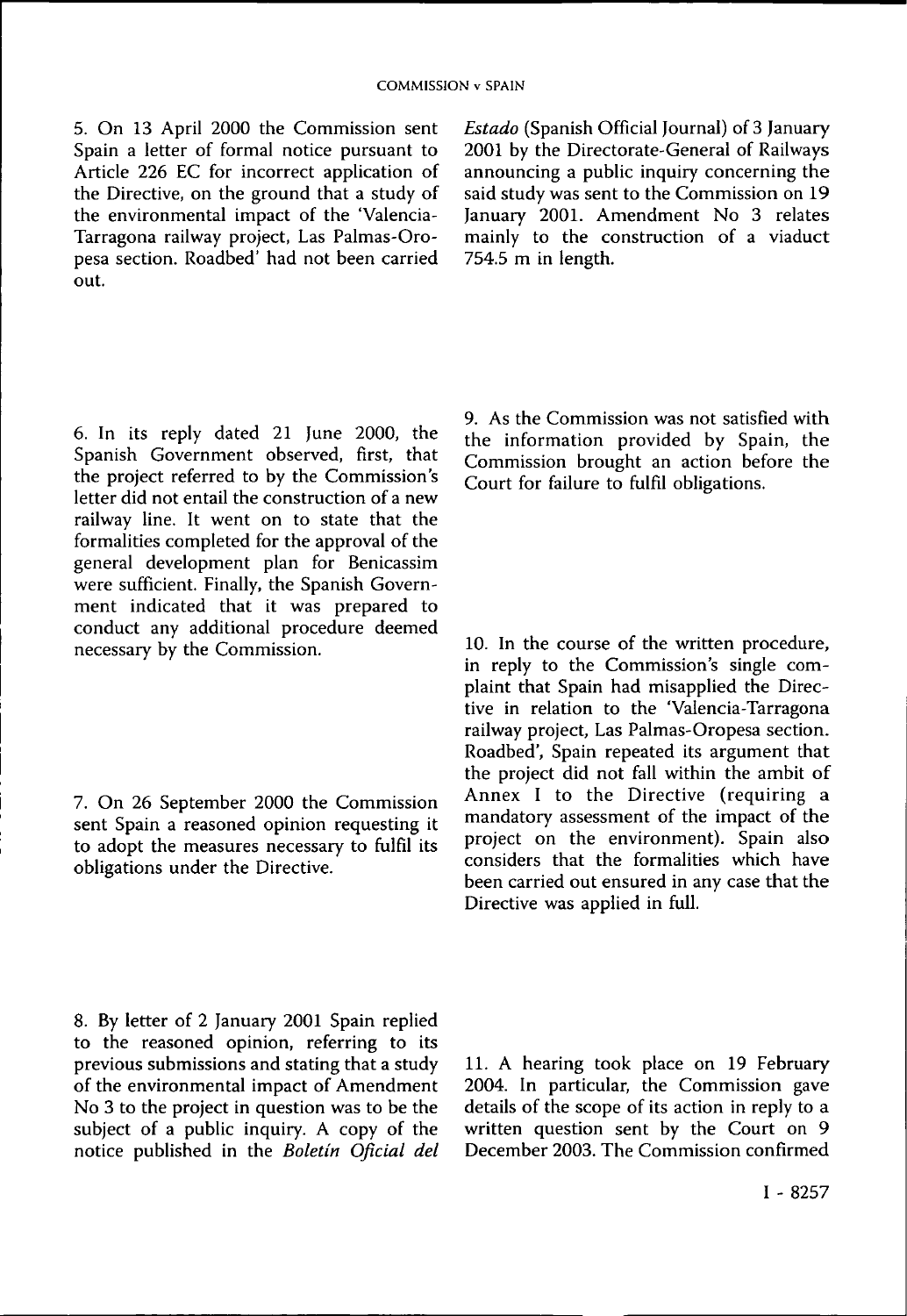that its action related to the whole section between Las Palmas and Oropesa, a total length of 13.2 km.

on the environment and are listed in Annex I to the Directive. For these, the Member States must carry out an assessment of their likely environmental effects before these projects are carried out.<sup>5</sup> For the second class, listed in Annex II to the Directive, the Member States have a discretion to decide whether to carry out a prior assessment of their environmental effects. 6

## **II** — **The legal context**

12. The object of the Directive is to prevent pollution and other damage to the environment by subjecting certain public and private projects to a preliminary assessment of their effects on the environment.<sup>3</sup> The Directive requires the environmental issues to be taken into account in the decision-making process in relation to numerous projects.

13. The directive in force at the material time was amended by Council Directive 97/11/EC of 3 March 1997. 4 However, the relevant provisions of the Directive, in particular point 7 of Annex I and point 12 of Annex II were not amended by the new text.

14. The Directive distinguishes two classes of projects. The first comprises projects which are likely to have significant effects 15. Therefore classifying a project as falling within class I has important consequences as to the need to carry out a prior assessment of the environmental effects.

16. To give an answer in the present case, it will be necessary first to examine Spain's submissions at the hearing concerning the admissibility of the action and then determine whether the Directive is applicable to the project in question. Finally, if the project falls within the ambit of the Directive, it will be necessary to ascertain whether Spain has correctly applied it in the present case.

<sup>3 —</sup> Sixth recital of the preamble to the Directive.

<sup>4 —</sup> OJ 1997 L 73, p. 5.

<sup>5 —</sup> Article 4(1) of the Directive.

<sup>6 —</sup> Article 4(2) of the Directive.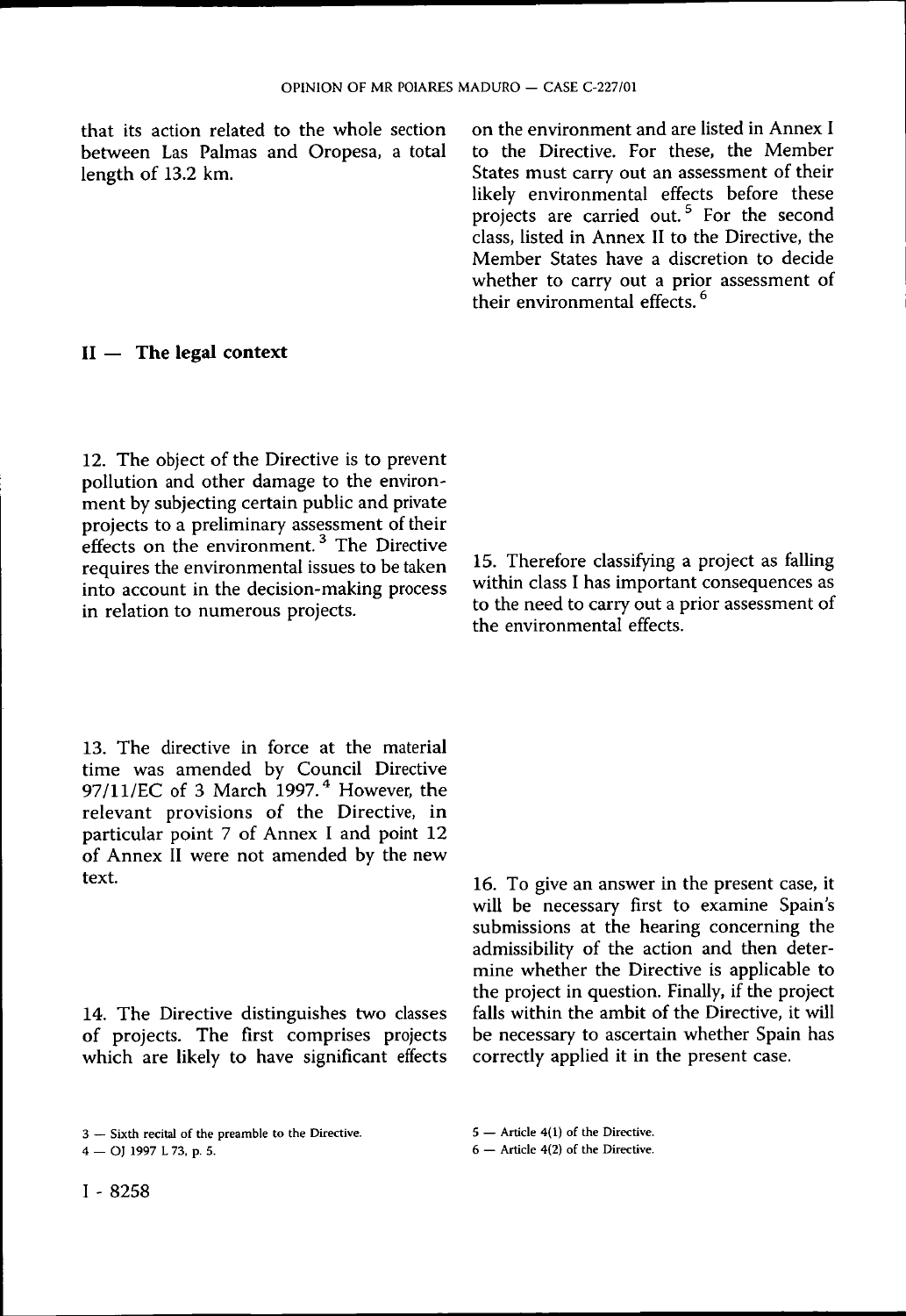III — Assessment

B — *Applicability of the Directive to the project in question* 

A — *Admissibility of the action* 

17. At the hearing Spain objected that the action was inadmissible. It argued that, during the pre-litigation procedure, the Commission had referred only to the new line, 7.64 km in length, intended to bypass the commune of Benicassim, and not the duplication of the tracks over the whole section of 13.2 km between Las Palmas and Oropesa. Therefore Spain considers that the action is inadmissible in so far as it has enlarged the subject-matter of the dispute between the administrative stage and the litigation stage.

19. It is possible to argue that the Directive applies to the project in question by following two different lines of argument, pursuant either to point 7 of Annex I or point 12 of Annex II to the Directive. The Commission favours the former approach while Spain prefers the latter.

20. Point 7 of Annex I to the Directive refers in particular to 'to the construction of lines for long-distance railway traffic'. Point 12 of Annex II designates 'modifications to development projects included in Annex I'.

18. This argument must be dismissed because the letter of formal notice, the reasoned opinion addressed by the Commission to Spain and also the application to the Court expressly refer to the 'Las Palmas-Oropesa section', which Spain does not dispute is 13.2 km in length. Contrary to Spain's submission, it must therefore be concluded that the subject-matter of the dispute was not changed between the administrative stage and the litigation stage.

21. The Commission considers that the project for the Las Palmas-Oropesa section of the Valencia-Tarragona line should be classified as a railway line within the meaning of point 7 of Annex I to the Directive. Spain, on the contrary, submits that this project is only a modification of an existing project, which as such is subject to point 12 of Annex II because it does not entail the construction of a new line in the sense of a new route between two destinations, but merely the duplication of tracks. According to Spain, point 7 of Annex I refers only to the construction of new railway routes. Spain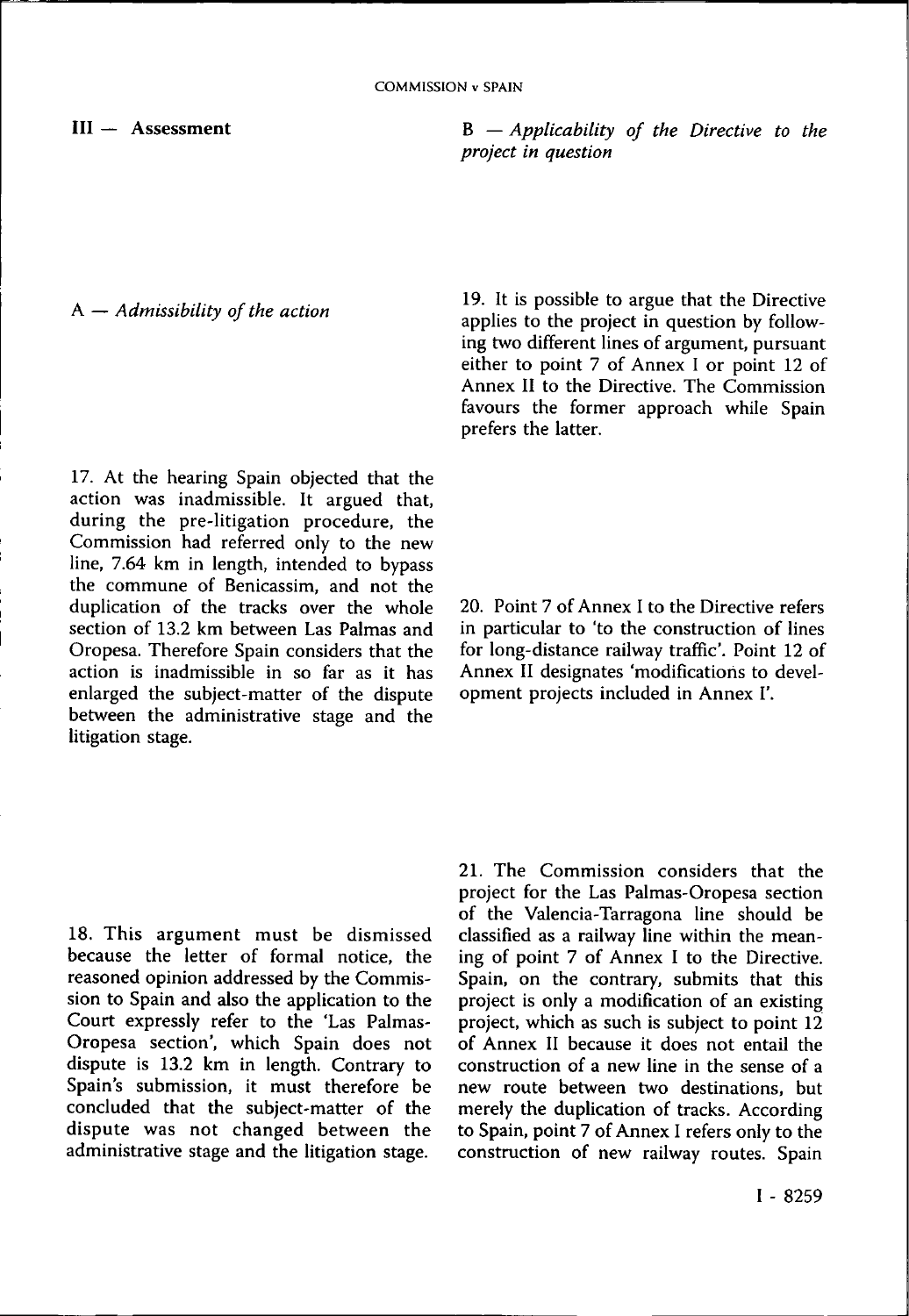also considers that the project in question is not intended for long-distance traffic because it connects two localities which are 13.2 km apart.

no discrepancy appears to have been established between the different language versions of the Directive.

1. The definition of line within the meaning of point 7 of Annex I to the Directive

22. To support its argument that point 7 of Annex I to the Directive refers only to new routes, Spain contends that certain language versions of the Directive speak of railway lines, not railway tracks. This language difference must mean that point 7 is to be interpreted as covering only the construction of new railway routes between two destinations which were not previously connected.

23. The Spanish version of point 7 refers to 'vías', the Italian version likewise to 'vie', the Portuguese version to 'vias' and the French version to 'voies'. It seems that only the English version, cited by Spain, might lead to confusion. At the hearing, however, the Commission cited a definition in the *Oxford Dictionary,* which gives the word 'line' the meaning of 'voie' and not a railway route connecting two destinations. Consequently

24. In any case, and according to settled case-law, the need for a uniform interpretation of Community regulations prevents the text of a provision from being considered in isolation, but in cases of doubt requires it to be interpreted and applied in the light of the versions existing in the other languages, all the language versions being equally authentic, in accordance with Article 314 EC. <sup>7</sup> In the event of divergence between them, the provision in question is to be interpreted by reference to the purpose and general scheme of the rules of which it forms part.<sup>8</sup>

25. It follows from the case-law that any difficulty in interpretation due to the language divergence found by Spain concerning point 7 of Annex I to the Directive must be resolved by interpreting that provision in the light of the general scheme and the purpose of the Directive.

*<sup>7</sup>* — Case 19/67 *Van der Vecht* [1967) ECR 345, 354; Case 283/81 *Cilfit and Others* [1982] ECR 3415, paragraph 18; and Case C-219/95 P *Ferriere Nord* v *Commission* [1997] ECR I-4411, paragraph 15.

<sup>8 -</sup> Case 30/77 Bouchereau [1977] ECR 1999, paragraph 14; Case<br>C-449/93 *Rockfon* [1995] ECR 1-4291, paragraph 28; Case<br>C-72/95 *Kraaijeveldand Others* [1996] ECR 1-5403, paragraph<br>28; and Case C-437/97 *EKW and Wein& Co.* I-1157, paragraph 42.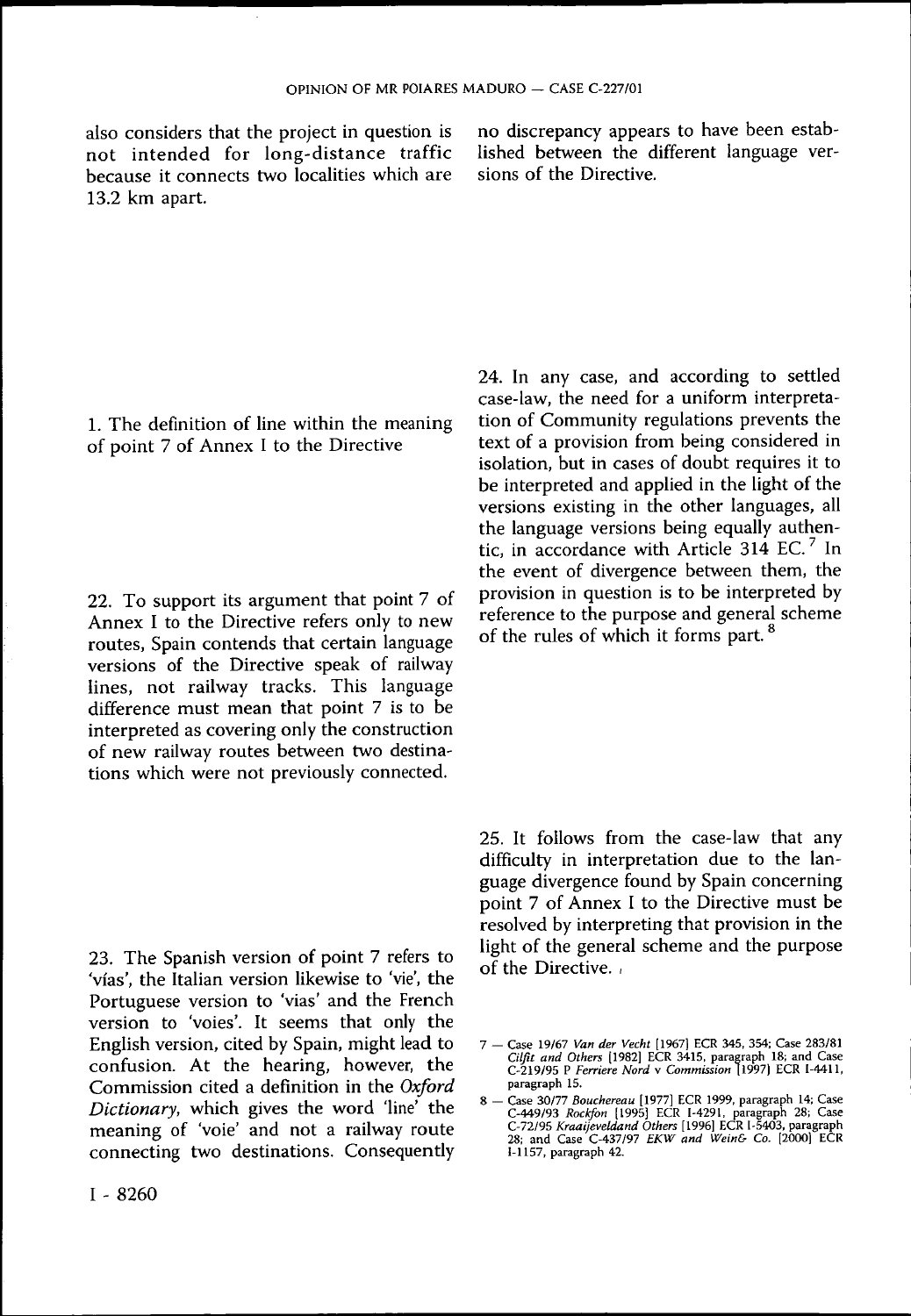26. The Directive aims to prevent pollution and other damage to the environment. According to the sixth recital of the preamble and Article 2, the Directive's fundamental objective is that, before consent is given, projects likely to have significant effects on the environment should be subiected to an assessment.  $9^9$  More generally, the objective of the Directive is that no project likely to have significant effects on the environment should be exempt from assessment. <sup>10</sup>

2. Must a new line and duplication of tracks also be classified as the construction of lines within the meaning of the Directive?

29. I shall examine one after the other the questions of the new line and the duplication of tracks.

27. Therefore, if the interpretation proposed by Spain were accepted, an environmental assessment would be required only for the construction of railway lines entailing a new route. The construction of new tracks or the conversion of tracks for regional use into tracks for long-distance traffic would not be subject to an environmental assessment, even though they could have significant effects on the environment. To interpret the Directive in this way would be contrary to its fundamental objective.

28. Consequently, it seems that point 7 of Annex. I to the Directive must be interpreted as including the construction of tracks and not only the construction of new railway routes.

30. The Commission observes that the project in question entails the construction of a new double railway track suitable for a speed of 200/220 km/h, whereas previously trains travelled at only 90 km/h, and at the same time necessitates a new line in the commune of Benicassim.

31. The Spanish implementing measures (Real Decreto-Legislativo (Royal Legislative Decree) of 28 June 1986 on the assessment of the environmental impact and the regulation implementing this legislative measure, approved by the Real Decreto (Royal Decree) of 30 September 1988),  $11$  which are said by Spain to conform with the Directive, require an environmental assessment only in the

<sup>9 —</sup> Case C-287/98 *Linster* [2000] ECR I-6917, paragraph 52.

<sup>10 —</sup> Case C-435/97 *WWF and Others* [1999] ECR I-5613,

<sup>11 —</sup> BOE 155, 30 June 1986, p. 23733.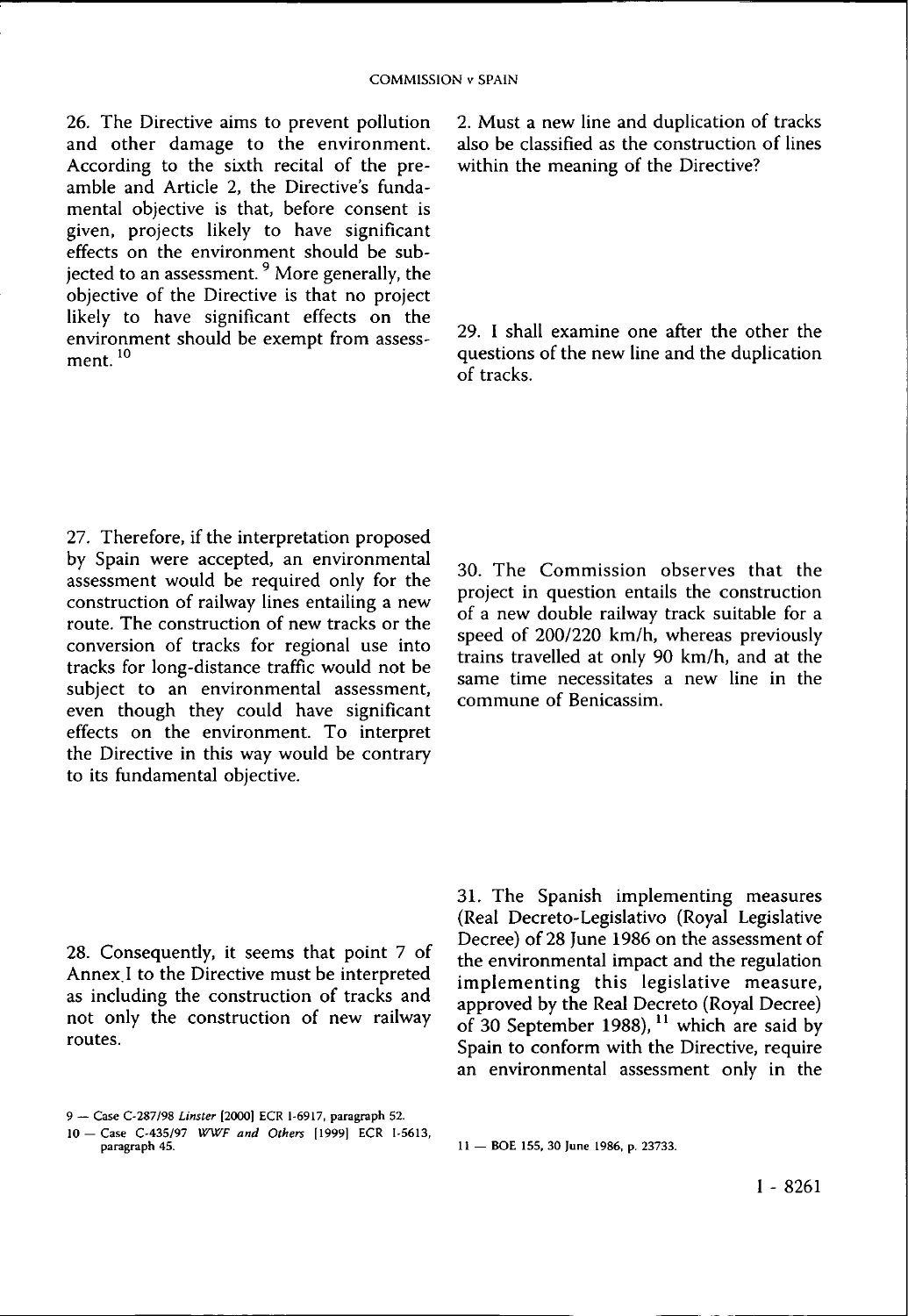case of 'long-distance railway lines comprising a new route'. According to Spain, this provision requires both a new line and a new route. The condition relating to a new line has been discussed in points 22 to 28 of this Opinion.

34. Therefore the construction of a new railway line requires a prior compulsory assessment under the Directive.

32. Although the present action does not seek to establish whether the national legislation generally conforms with the Directive, it is necessary to determine whether Spain's reasoning in this particular case conforms with the Directive.<sup>12</sup>

35. Can the duplication of a railway track likewise be included in the definition of 'construction of lines' or is it rather a 'modification' of a project within the meaning of point 12 of Annex II to the Directive? The Commission and the Spanish authorities have opposing views on this subject.

33. The relevant criterion for ascertaining whether a project must undergo a mandatory assessment for its effect on the environment is whether it may have 'significant effects' on the environment pursuant to Article 2(1) of the Directive. However, the construction of a railway line on a new route is by nature likely to have significant effects on the environment because of the changes in the environment which it entails.

36. The Commission submits that the duplication of tracks falls within point 7 of Annex I to the Directive for two reasons. First, it finds that the duplication of a track entails the construction of a new track, even though it is parallel to an existing track. Second, a different interpretation of the Directive would be contrary to its objectives because the impact assessment provided by Spain shows that the duplication of tracks on the section concerned was likely to have significant effects on the environment.<sup>13</sup>

<sup>12 —</sup> It may be observed that a judgment has already been given against Spain for incorrectly implementing the Directive (Case C-474/99 *Commission* v *Spain* [2002] ECR I-5293).

<sup>13 –</sup> This assessment, which was carried out in 1994 in connection with the adoption of a new development plan (referred to at paragraph 7 of the Commission's reply), identifies the following risks: 'erosion processes and changes in surface drainage'.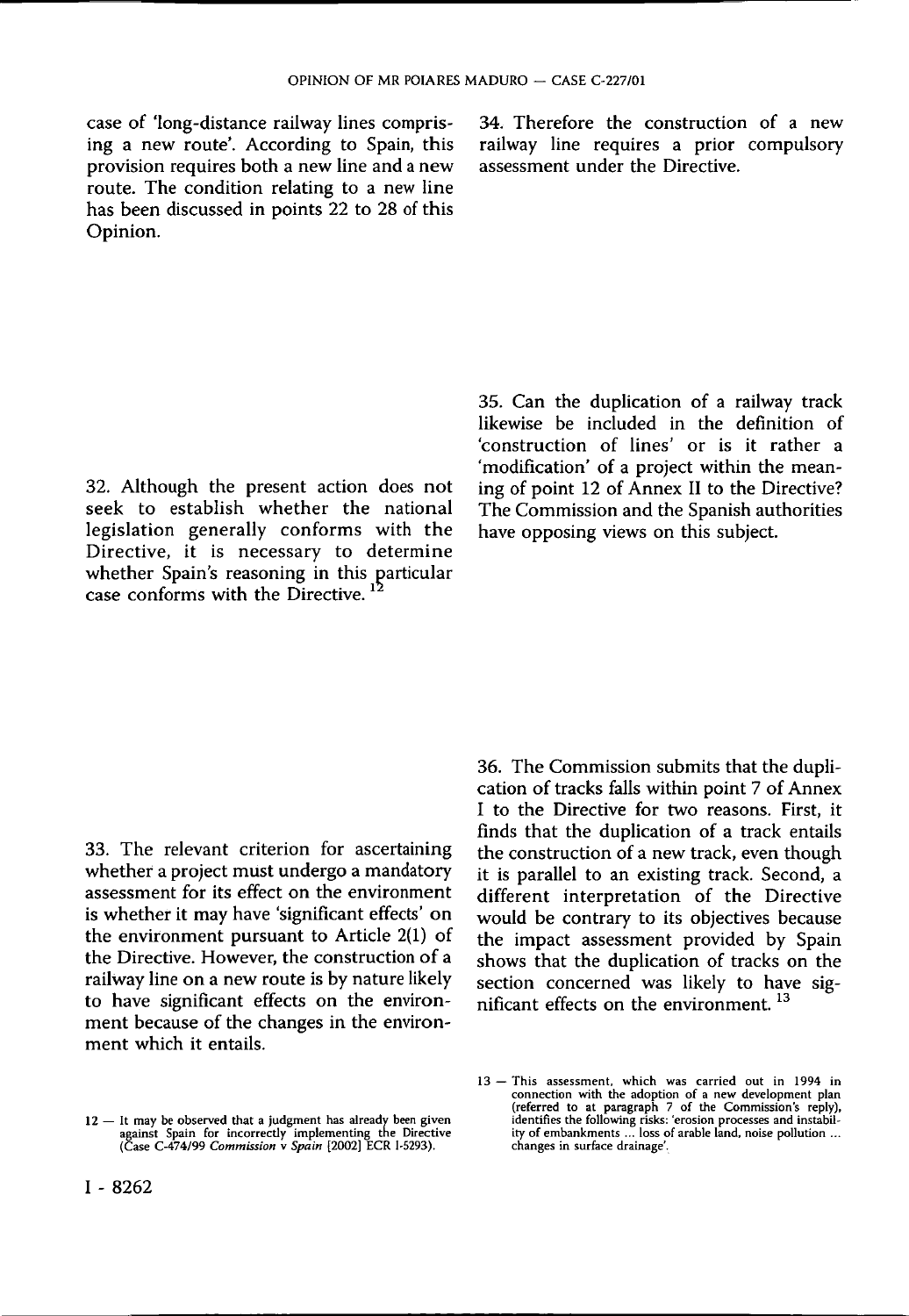37. The Spanish authorities consider that the project in question is only an improvement of an existing project. Furthermore, the duplication of a railway track would have no effect, or no 'significant' effect, on the environment in addition to those produced by the construction of the original line.

38. As the Commission points out, a literal interpretation of the words 'construction of lines' includes the duplication of existing lines. Moreover, interpretation in the light of the objective and purpose of the Directive leads to the same conclusion.

39. Interpreting point 7 of Annex I to the Directive by reference to the objective and purpose of the Directive means ensuring that projects likely to have significant effects on the environment are made subject to an assessment by the Member States with regard to the effects of those projects.<sup>14</sup>

40. In principle, the possibility cannot be ruled out that the duplication of railway tracks may have significant effects on the environment. The construction of additional tracks may have an environmental impact because there will be changes in the use of the tracks as a result. In this connection it must be observed that the project in question does not consist in the laying of identical

tracks, but includes the adaptation of the tracks for high-speed trains. The greater frequency of traffic on the tracks as a result of duplication will also have a significant noise effect: the equivalent noise level will exceed 45 decibels, which is the maximum level recommended by the World Health Organisation for night-time environments. Such a modification in the ultimate use of the tracks therefore entails significant effects on the environment.

41. However, Spain considers that including the duplication of tracks in the definition of 'construction of [railway] lines' would be absurd because, under point 10(d) of Annex II to the Directive, the construction of roads is riot subject to a mandatory assessment of the environmental impact.

42; In reality, this interpretation is consistent with the system introduced by the Directive, which distinguishes between projects likely to have significant effects on the environment and other projects: The Directive lays down different rules for the construction of motorways and express roads (mandatory assessment is required by their inclusion in Annex I) and the construction of other roads (included in Annex II). In the same way, only the construction of 14 — See *WWF and Others,* cited above, paragraph 45, and *Linster,* 

cited above, paragraph 52.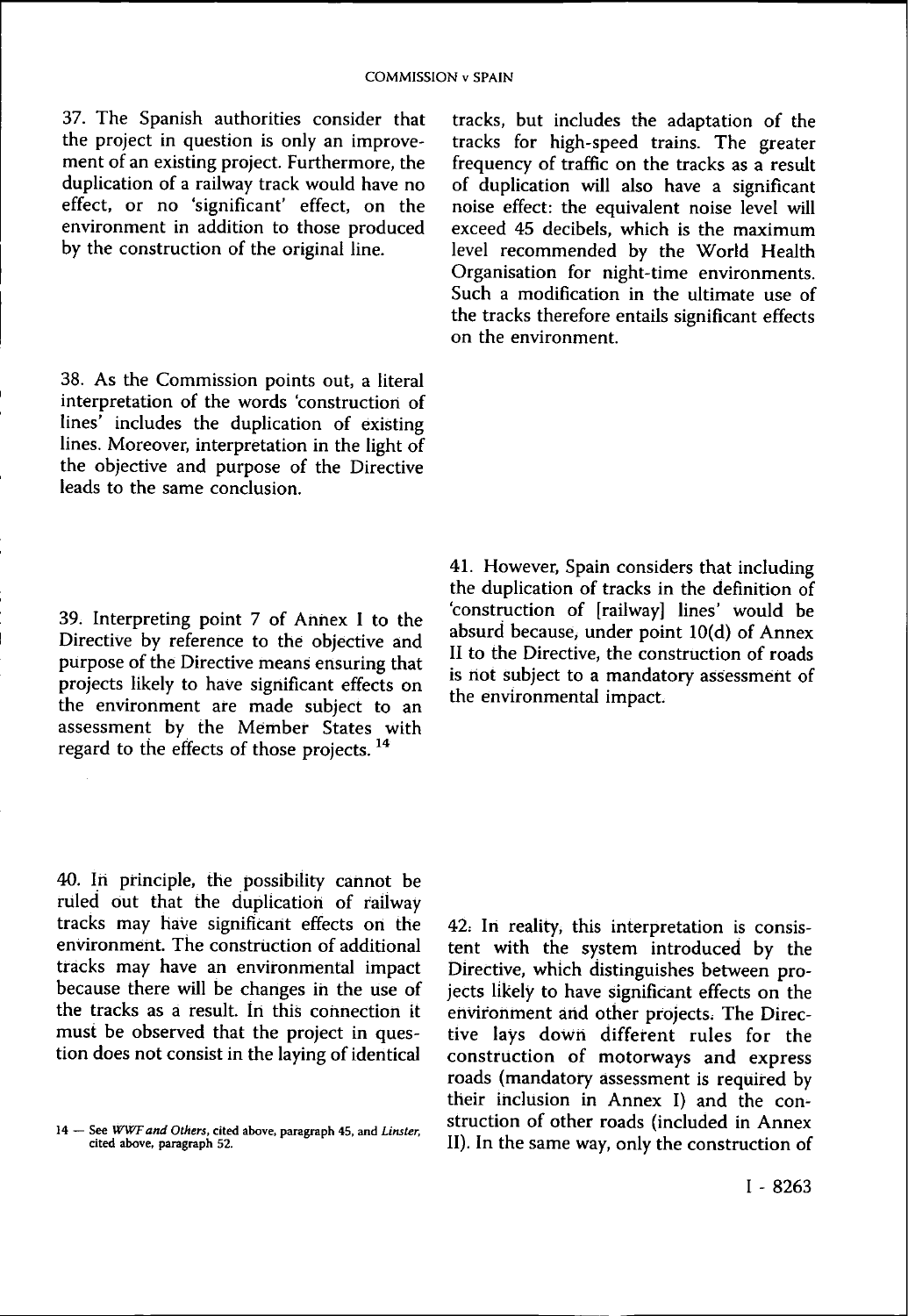lines for long-distance railway traffic is made subject to a prior mandatory assessment by the Directive.

43. The conversion of a road into a motorway, just like the construction of a motorway where there is no existing road, is a project covered by Annex I to the Directive and, as such, is subject to a prior mandatory assessment. Likewise, the conversion of a railway line used for regional traffic into a line for long-distance traffic will be subject to the conditions of Annex I.

44. Finally, the Spanish authorities submit that, if the Commission really took the view that the duplication of tracks necessitated a prior assessment of the effects on the environment pursuant to point 7 of Annex I to the Directive, the Commission ought to have brought an action for failure to fulfil obligations in relation to the duplication of the entire Valencia-Tarragona line of 251 km.

45. On this point it must be observed that the Commission alone is competent to decide whether it is appropriate to bring proceedings against a Member State for failure to fulfil its obligations and to determine the conduct or omission attributable to the Member State concerned on the basis of which those proceedings should be brought. <sup>15</sup> Therefore Spain's argument concerning the scope of the Commission's action for failure to fulfil obligations must be dismissed.

3. 'Long-distance traffic' within the meaning of point 7 of Annex I to the Directive

46. Spain denies that the project in question can be classified as covered under point 7 of Annex I to the Directive because it does not involve long-distance traffic, but a section of 13.2 km connecting two localities which are close to each other.

47. The Commission's response to this argument is that the new track is laid on a railway line 251 km long between Valencia and Tarragona, forming part of the 'Mediterranean corridor' connecting the region of eastern Spain with Catalonia and the French frontier, so that it was not a question of a local line. According to the Commission, the decisive factor is that the section forms part of a new long-distance railway line.

<sup>15 -</sup> Case C-431/92 *Commission* v *Germany* [1995] ECR I-2189, paragraph 22; Case C-476/98 *Commission* v *Germany* [2002] ECR I-9855, paragraph 38; and Joined Cases C-20/01 and C-28/01 *Commission* v *Germany* [2003] ECR I-3609, paragraph 30.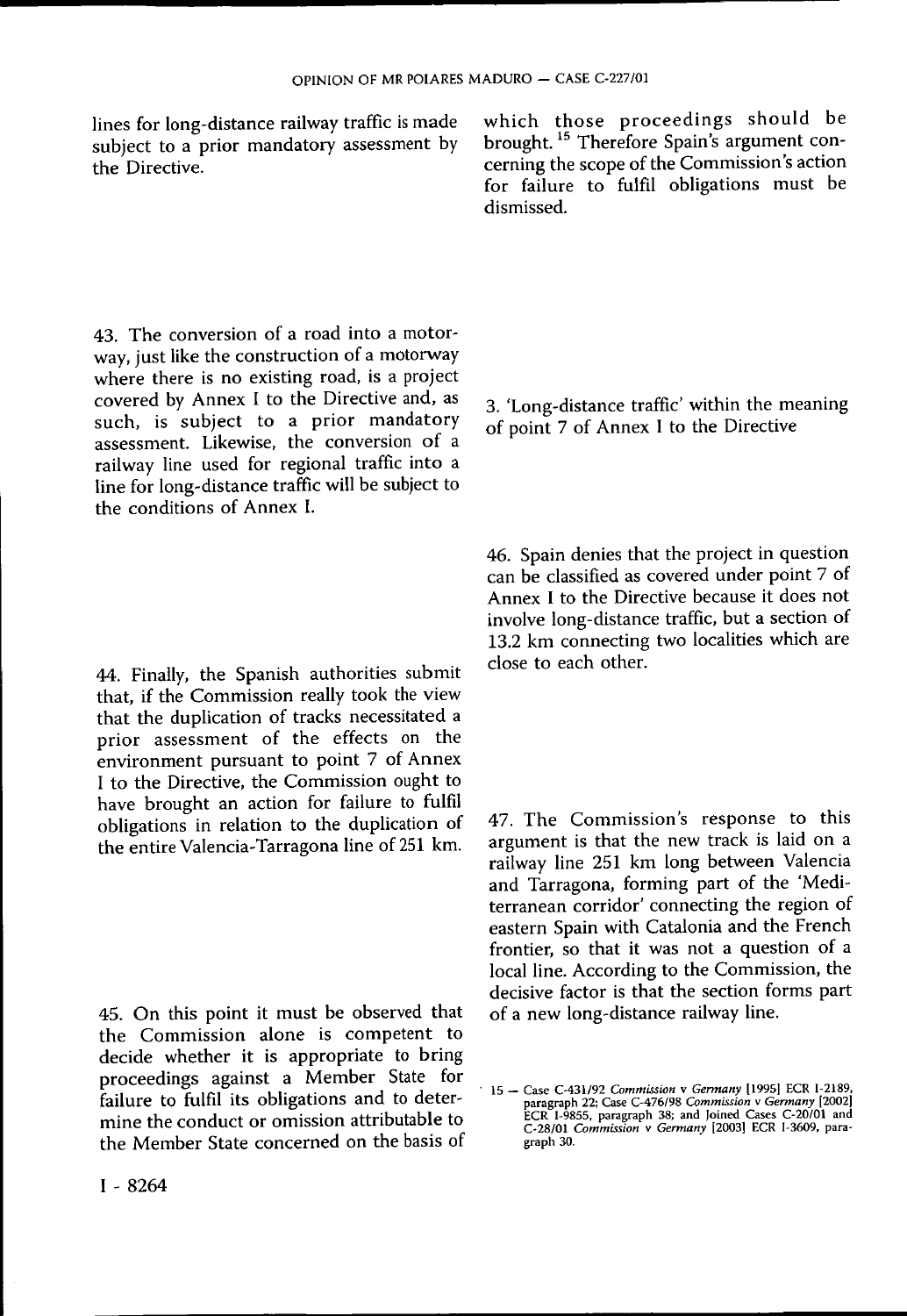48. As a railway line 251 km long is constructed in stages, if Spain's reasoning were followed it would mean that a specific project would never be regarded as involving long-distance traffic because the successive sections of the line would all cover small distances and would connect neighbouring places. Adopting this interpretation of the Directive would be likely to restrict its scope considerably and to jeopardise the attainment of its objective.

49. The Commission's reasoning on this point cannot be said to be contradictory, as it merely assesses the conditions for applying point 7 of Annex I to the Directive by ascertaining, first, that the project in question concerns the construction of 'railway lines' and, second, that the lines in question are intended for 'long-distance traffic'. The length of the lines when completed is not a relevant criterion for determining whether the Directive is applicable to the project in question. The classification of the project is determined by the use of the line for longdistance traffic.

50. Consequently, the project in question ought, pursuant to Article 4(1) of the Directive, to have been the subject of an environmental impact assessment in accordance with the requirements of Articles 5 to 10 of the Directive.

C — *Failure in the obligation to carry out an assessment* 

51. The Commission contends that Spain did not adhere to the procedure for assessing environmental effects laid down in Articles 5 to 10 of the Directive. More specifically, Spain is said to have failed in its obligations arising from Articles  $5(2)$  and  $6(2)$  of the Directive.

52. Article 5(2) lists the minimum information to be provided by the developer. This includes 'a description of the project comprising information on the site, design and size of the project'.

53. Article 6(2) lays down disclosure requirements relating to the assessment procedure. It provides that 'any request for development consent and any information gathered pursuant to Article 5 are to be made available to the public' and adds that the public concerned are to be given 'the opportunity to express an opinion before the project is initiated'.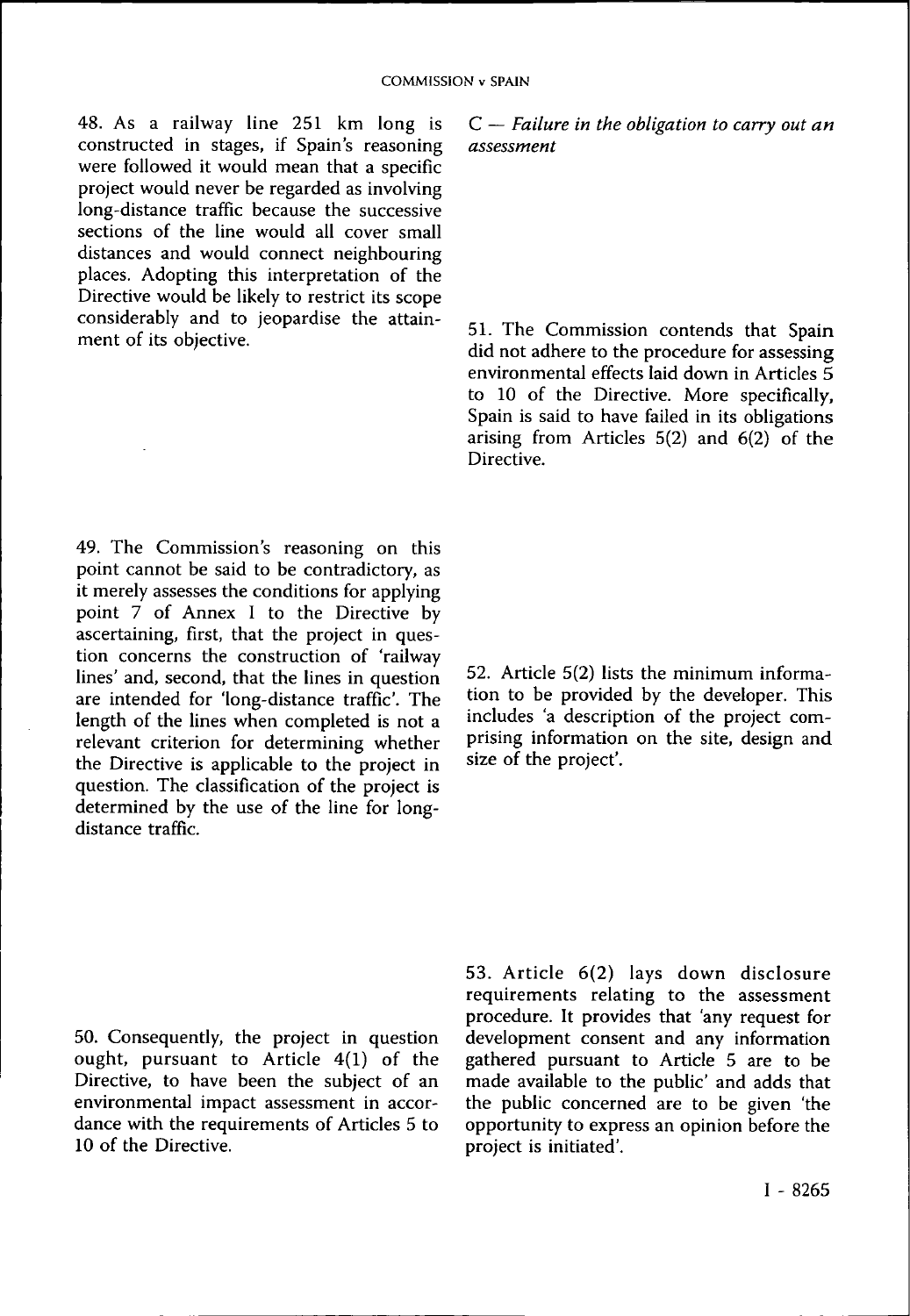54. Spain contends that it fulfilled all the obligations arising from the Directive. First, it asserts that the review of the 1992 general development plan for Benicassim was preceded by an impact assessment which was the subject of a public inquiry and by a report concerning the effects on the environment. According to Spain, this submission is confirmed by the reasoning adopted by the Tribunal Superior de Justicia de la Communidad Valenciana (Spain) on 26 October 1998.<sup>16</sup> Second, Spain pleads its good faith and its acceptance of the Commission's argument concerning Amendment No 3 to the project.

57. Therefore, as the general development plan for Benicassim does not meet the minimum conditions laid down by the Directive, I consider that Spain has not fulfilled its obligations arising from the Directive.

58. Regarding Amendment No 3 to the project, it is sufficient to observe that the environmental assessment procedure initiated by Spain took place after the construction work had begun.

55. Regarding the review of the general development plan for Benicassim, it is clear from the file produced to the Court that the plan lacks details in two respects: it considers the route of the railway only briefly and it does not include the locality of Oropesa, where the construction of the track may also have an impact on the environment.

59. Although the environmental impact assessment of Amendment No 3 provided by Spain dates from February 1999 for a project authorised on 26 November 1999, the public notice was not published in the *Boletín Oficial del Estado* until 3 January 2001, well after the work began in March 1999.

56. Under Article 5(2) of the Directive, the information provided by the developer must include at least a description of the site, design and size of the project in question.

60. As this procedure does not conform with Article 6(2) of the Directive, which requires the public to be notified before the project is initiated, I think it has been shown that Spain failed to fulfil its obligations under the Directive with regard to the procedure followed for Amendment No 3 to the project.

<sup>16 —</sup> This judgment confirmed that the environmental procedure which had been followed in accordance with national law was sufficient, without construing the legislation in accordance with the Directive.